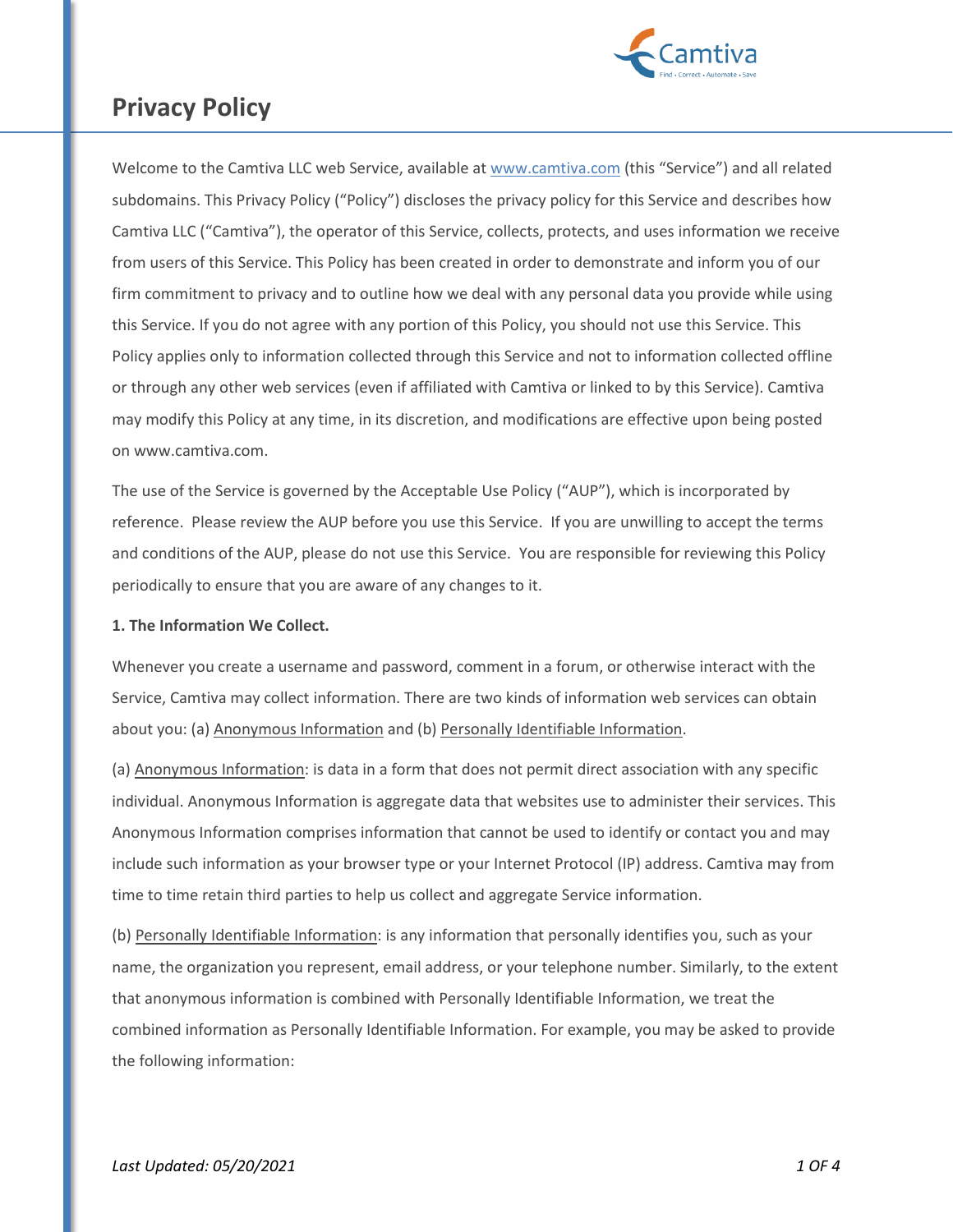

Email Correspondence. Contained in the Service are links or forms that can be used to contact this Service so you can comment, make a complaint, make suggestions, and ask questions. Your email address is often required on such forms. Camtiva may put information from email on file, but does not currently share, sell, license, or transmit this information with third parties without express authorization from you.

User Accounts. To participate in certain features of the Service, we may request that you create an account by providing personal or organizational information (including, your name, the organization you represent, address, phone, and email) and creating a user ID and password. We will use this information to maintain your account. We may also use this information to send you announcements of new Service features, planned maintenance outages, and promotional materials that we think may be of interest to you. You may elect not to receive promotional materials by opting out as described below.

#### **2. How We Use Gathered Information.**

Camtiva may use the information you share with us in the following ways:

(a) Anonymous Information: Anonymous Information is used internally for Service administration, troubleshooting, data analysis, auditing, and research to help improve the quality of this Service and its design. We may share such aggregated, non-personally identifiable information, such as demographics, with existing and prospective business partners and advertisers.

(b) Personally Identifiable Information: Personally Identifiable Information collected by Camtiva may be used for various purposes, including administration of the Service and communications with you about products and services. From time to time, we may use your personal information to send important notices, such as communications about changes to our Service Terms, this Policy, or other policies or notices. In all cases, however, we will only use your information as permitted by law. We may also disclose Personally Identifiable Information if we are required to do so by law or we in good faith believe that such action is necessary. Please note we may not provide you with notice prior to disclosure in such cases.

**3. How We Secure Your Information.**

We work hard to protect Camtiva and our users from unauthorized access to or unauthorized alteration, disclosure, or destruction of information we hold.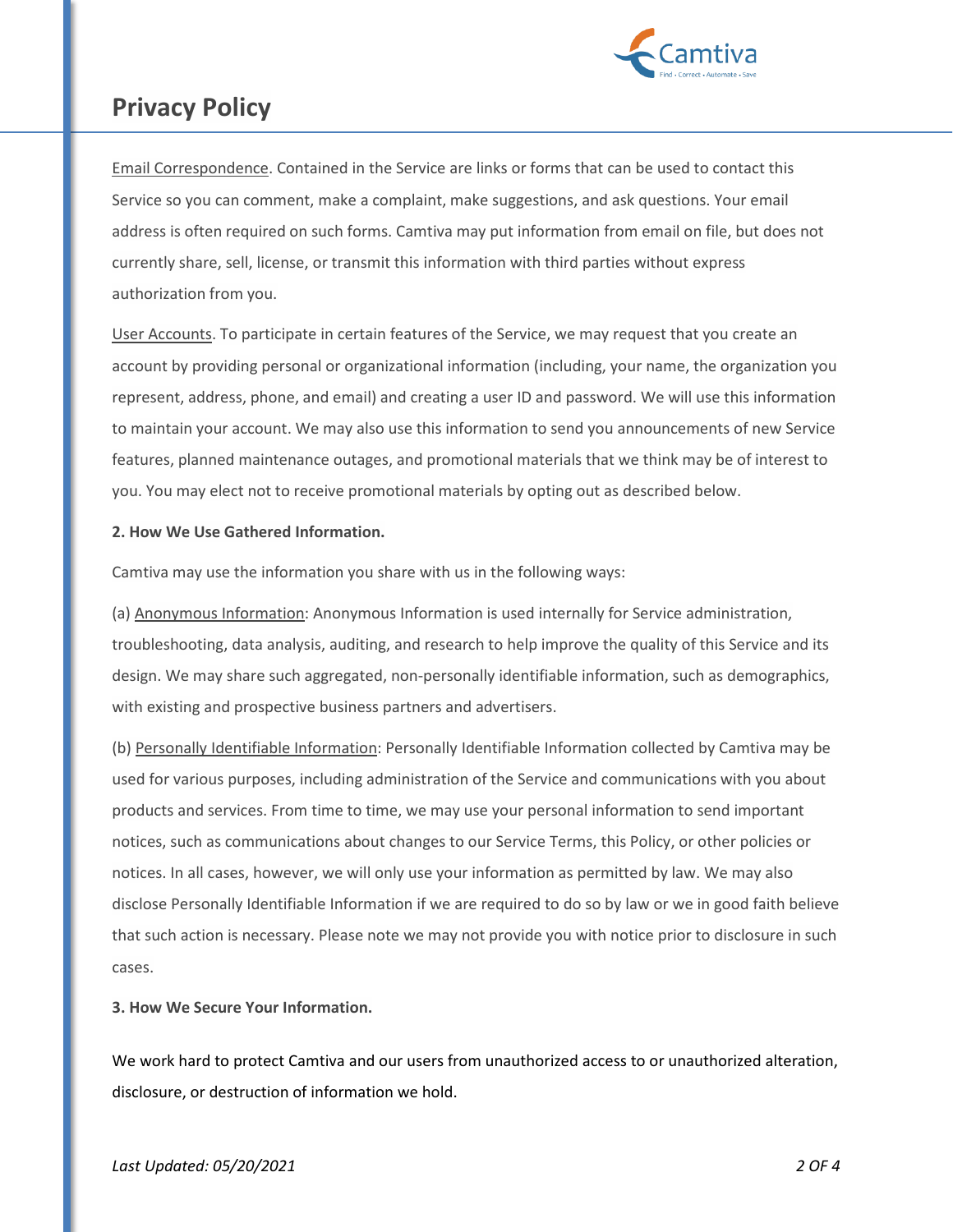

### In particular:

- We encrypt the majority of our services using SSL.
- We review our information collection, storage and processing practices, including physical security measures, to guard against unauthorized access to systems.
- We restrict access to sensitive information to Camtiva employees, contractors and agents who need to know that information in order to process it for us, and who are subject to strict contractual confidentiality obligations and may be disciplined or terminated if they fail to meet these obligations.
- Upon approved written customer request, sensitive data will be removed from Camtiva's services.
- At least annually, we perform audits to ensure our processes are compliant with this policy.

#### **4. Opt-Out; Retention.**

We support the right of visitors to choose. If you decide that you do not wish to receive nonessential communications from us you can contact us a[t legal@camtiva.com](mailto:legal@camtiva.com) or at the address provided below, indicating that you no longer want to receive information relating to this Service. Camtiva will retain your personal information for the period necessary to fulfill the purposes outlined in this Policy unless a longer retention period is required or permitted by law.

#### **5. Consent and Modifications to Policy.**

This Service is controlled, operated, and administered entirely within the United States. By using this Service, you signify your agreement to the terms of this Policy. If you do not agree with this Policy, please do not disclose any Personally Identifiable Information through this Service. This Policy and the use of this Service are governed by Idaho law. Certain portions of this Service are restricted to users which have a separate agreement with Camtiva and other terms and conditions may apply to those services or products. All obligations regarding Camtiva's services or products governed by a separate agreement and this Policy shall not be construed to modify or alter any agreements relative to those products or services.

Users of the Service consent to the sole and exclusive venue of state or federal courts having within their jurisdiction Madison County, Idaho for the resolution of disputes concerning this Policy. This Policy